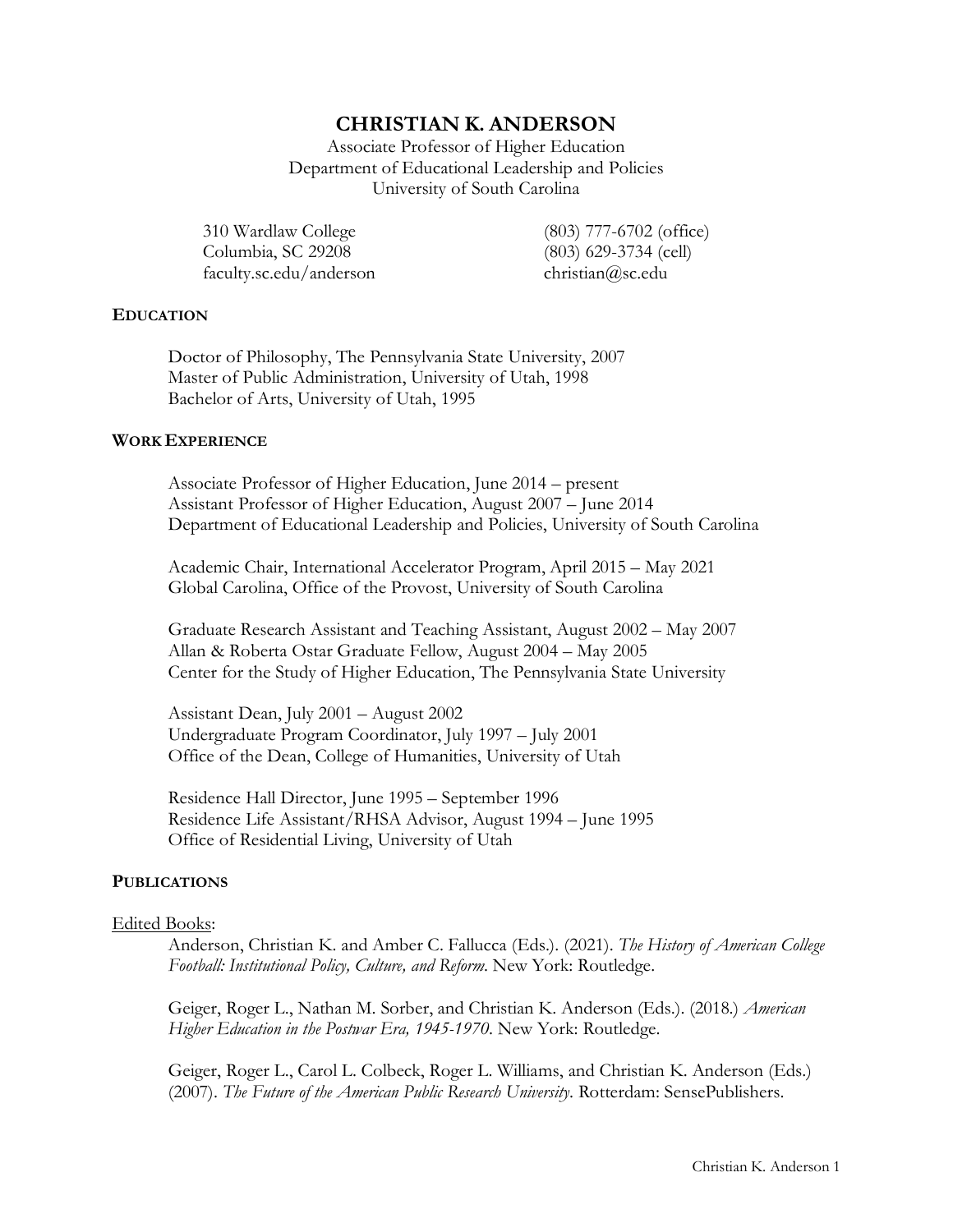Journal Articles and Book Chapters:

Anderson, Christian K. (2022, forthcoming). "Origins of University 101 at the University of South Carolina." In Daniel B. Friedman, Catherine Greene, and Tracy L. Skipper (Eds.), *From Educational Experiment to Standard Bearer: The Evolution and Success of University 101.* Columbia, SC: University of South Carolina Press.

York, Erin H. and Christian K. Anderson (2022, forthcoming). "Images of Two-Year Institutions in Popular Culture: Before and After the Sitcom, *Community*." *American Educational History Journal*.

Anderson, Christian K. and Jason Darby (2021). "Richard T. Greener at the Reconstructionera University: Professor, Librarian, and Student." In Robert Greene II and Tyler D. Parry (Eds.), *Invisible No More: The African American Experience at the University of South Carolina* (pp. 51-72)*.* Columbia, SC: University of South Carolina Press.

Schoeman, F.K. and Christian K. Anderson (2021). "Funny Professors, Serious Lessons: An Analysis of the Image of Jews as Academics in Film." *Jewish Film & New Media: An International Journal,* 8 (No. 2), 153-85.

Anderson, Christian K. (2021). "The South Carolina Military Academy during the Civil War: Training Ground for the Confederacy." In R. Eric Platt and Holly Foster (Eds.), *Persistence Through Peril: Episodes of College Life and Academic Endurance in the Civil War South* (pp. 23-47). Jackson, Miss.: University Press of Mississippi.

Anderson, Christian K. (2021). "Myths and Stories from College Football's First One Hundred Years." In Christian K. Anderson and Amber C. Fallucca (Eds.), *The History of American College Football: Institutional Policy, Culture, and Reform* (pp. 1-15). NY: Routledge.

Kidd, Victor D., Richard M. Southall, Mark S. Nagel, Jerry F. Reynolds, and Christian K. Anderson (2018). "Profit-athletes' Athletic Role Set and Post-athletic Transitions." *Journal of Issues in Intercollegiate Athletics*, 11, 115-141.

Moore III, Alfred D. and Christian K. Anderson (2018). "A Thorn in the Side of Segregation: The Short Life, Long Odds, and Legacy of the Law School at South Carolina State College." *American Educational History Journal 45 (1),* 71-89.

Anderson, Christian K. and Katherine E. Chaddock, (2017). "Humor in Academic Fiction: From Subtle Satire to LMAO." In Barbara F. Tobolowsky and Pauline Reynolds (Eds.), *Anti-Intellectual Representations of American Colleges and Universities: Fictional Higher Education* (pp. 15-32). New York: Palgrave MacMillan.

Anderson, Christian K. (2015). "University Control: The Struggle for Faculty Governance in American Universities and the Creation of Faculty Senates." *Perspectives on the History of Higher Education 31*, 15-48.

Anderson, Christian K. and Daniel Clark (2012). "Imagining Harvard: Changing Visions of Harvard in Fiction, 1890-1940." *American Educational History Journal 39(1),* 181-199.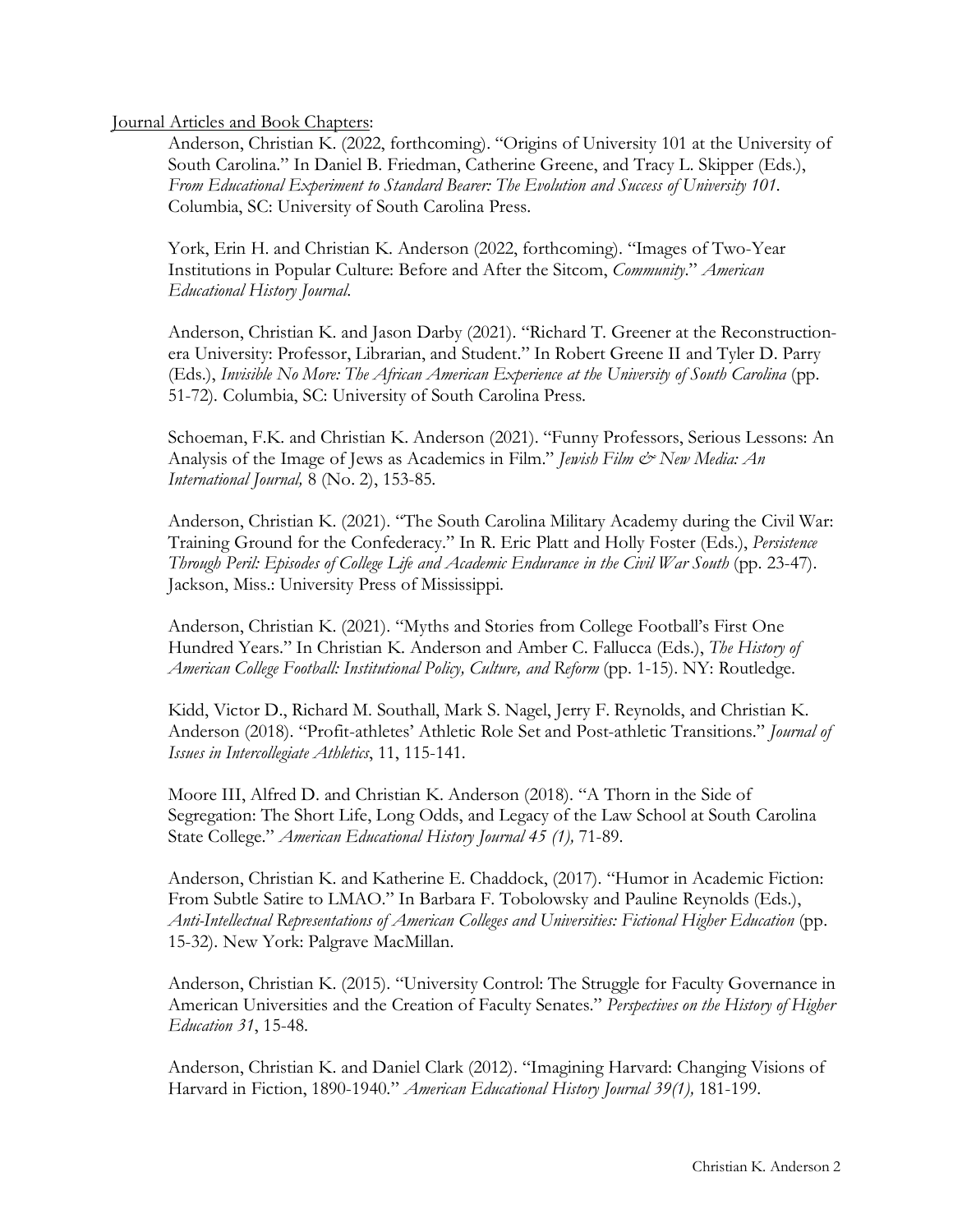Tandberg, David A. and Christian K. Anderson (2012). "Where Politics is a Blood Sport: Restructuring State Higher Education in Massachusetts." *Educational Policy 26,* 564-591.

Anderson, Christian K. (2011). "Building an Icon: The Rise and Fall of John G. Bowman, Chancellor of the University of Pittsburgh, 1921-1945." *Perspectives on the History of Higher Education 28*, 137-160.

Morgan, Grant, Christian K. Anderson, and Barbara Tobolowsky. (2010). "Using Short Stories in Higher Education Courses." *Academic Exchange 14*, 203-208*.*

Anderson, Christian K. and John R. Thelin (2009). "Campus Life Revealed: Tracking Down the Rich Resources of American Collegiate Fiction." *Journal of Higher Education 80(1)*, 106- 113.

Anderson, Christian K. and Roger L. Williams (2007). "Introduction: Where the Public Research University Has Been, Where it is, and Where it is Going." In Roger L. Geiger, Carol L. Colbeck, Roger L. Williams, and Christian K. Anderson (Eds.), *The Future of the American Public Research University* (pp. 1-12). Rotterdam: SensePublishers.

Geiger, Roger L. and Christian K. Anderson (2004). "Encyclopedias as Institutional History." *History of Higher Education Annual 23*, 157-165.

Anderson, Christian K. and Kirk A. Diehl (2004). "An Analysis of Deeps Springs College." *Higher Education in Review 1*, 9-32.

#### Book Reviews:

Anderson, Christian K. (2022). *Challenges to Academic Freedom* edited by Joseph C. Hermanowicz (ed.). *Academe*.

Anderson, Christian K. (2022). *Redesigning Higher Education* by Donald L. Birx, et al. *Teachers College Record*.

Anderson, Christian K. (2013). *ACC Basketball: The Story Behind the Rivalries, Traditions, and Scandals of the First Two Decades of the Atlantic Coast Conference* by J. Samuel Walker. *History of Education Quarterly 53(4):* 484-487*.*

Anderson, Christian K. (2009). *International Assistance and State-University Relations* by Jo Bastiaens. *Comparative Education Review 53(3):* 451-453.

Anderson, Christian K. (2008). *Free Speech in Fearful Times After 9/11 in Canada, the U.S., Australia and Europe* edited by Jame L. Turk and Allan Manson. *Academe 94(4):* 65-68.

Anderson, Christian K. (2007). *Saving Lives, Training Caregivers, Making Discoveries: A Centennial History of the University of Texas Medical Branch* by Chester R. Burns. *History of Education Quarterly 47(4):* 497-499.

Anderson, Christian K. (2004). *Cost Containment in Higher Education: Issues and Recommendations* by Walter A. Brown and Cayo Gamber. *NACADA Journal 24(1* & *2): 142.*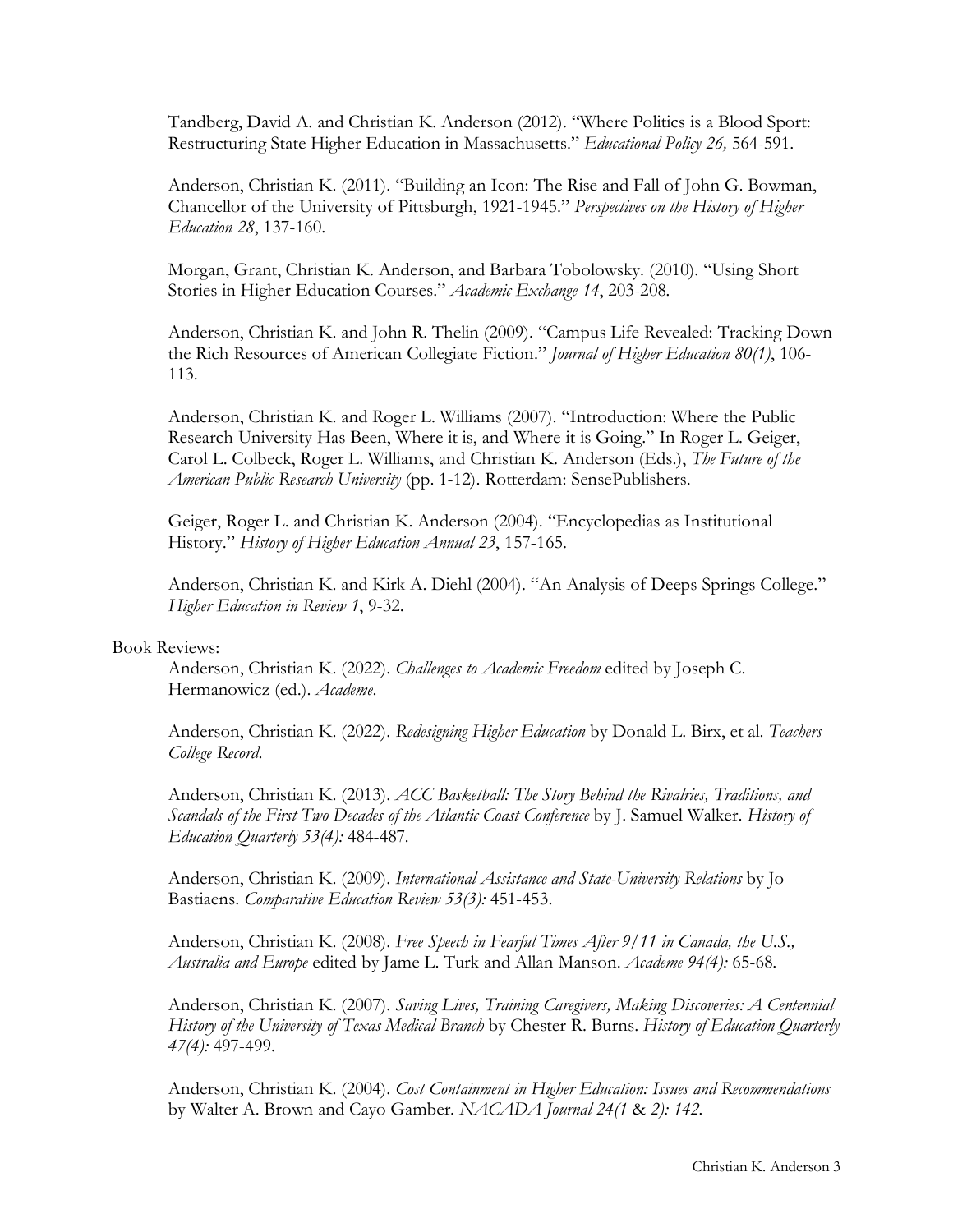Anderson, Christian K. (2003). *College Deans: Leading from Within* by Mimi Wolverton and Walter H. Gmelch. *NACADA Journal 23(1* & *2):* 89.

## Other Scholarly Publications:

Tandberg, David A. and Christian K. Anderson (2020). "Funding Higher Education for the Public Good." *Change: The Magazine of Higher Learning*, September/October, Vol. 52: 41-43.

Kezar, Adrianna, Hannah Yang, and Christian K. Anderson (2009). "Annotated Bibliography: Perspectives on Individual Development Accounts." Center for Higher Education Policy Analysis, University of Southern California, Los Angeles, CA. (20 pp.)

Anderson, Christian K. (2008). "Los fines de la educación superior y sus vínculos con el mundo del trabajo." ["The Purposes of Higher Education and their Connection to the World of Work"]. Seminario XI del Consejo Superior de Chile, 73-81.

Anderson, Christian K. (2008). "Mission Statement." In Gary McCulloch and David Crook (Eds.), *International Encyclopedia of Education*. Oxford: Routledge, 384-85.

Anderson, Christian K. (2007). "Pathways to College: Early Commitment Programs and Individual Development Accounts." Prepared for the Educational Resources Institute (TERI). Boston, Massachusetts. (34 pp.)

Anderson, Christian K. (2006). Editor's Introduction to Volume Three. *Higher Education in Review 3*, i-iii.

Essays (not peer-reviewed):

Anderson, Christian K. (August 13, 2020). "What should replace Confederate statues?" *The Conversation*. https://theconversation.com/what-should-replace-confederate-statues-144174

Anderson, Christian K. (June 26, 2020). "Authorities are yanking the legacy of slaveholder John C. Calhoun from public sphere, but his bigotry remains embedded in American society." *The Conversation.* https://theconversation.com/authorities-are-yanking-the-legacyof-slaveholder-john-c-calhoun-from-public-sphere-but-his-bigotry-remains-embedded-inamerican-society-140917

Anderson, Christian K. (June 25, 2020). "COVID-19 Crisis Reveals Overdue Need for New Way to Fund Higher Education." *Medium.* https://medium.com/@DTandberg/covid-19crisis-reveals-overdue-need-for-new-way-to-fund-higher-education-8e58326ed8e

Anderson, Christian K. (April 25, 2019). Op-ed: USC's presidential finalists reflect those in power in SC. *The State*. https://www.thestate.com/opinion/op-ed/article229676839.html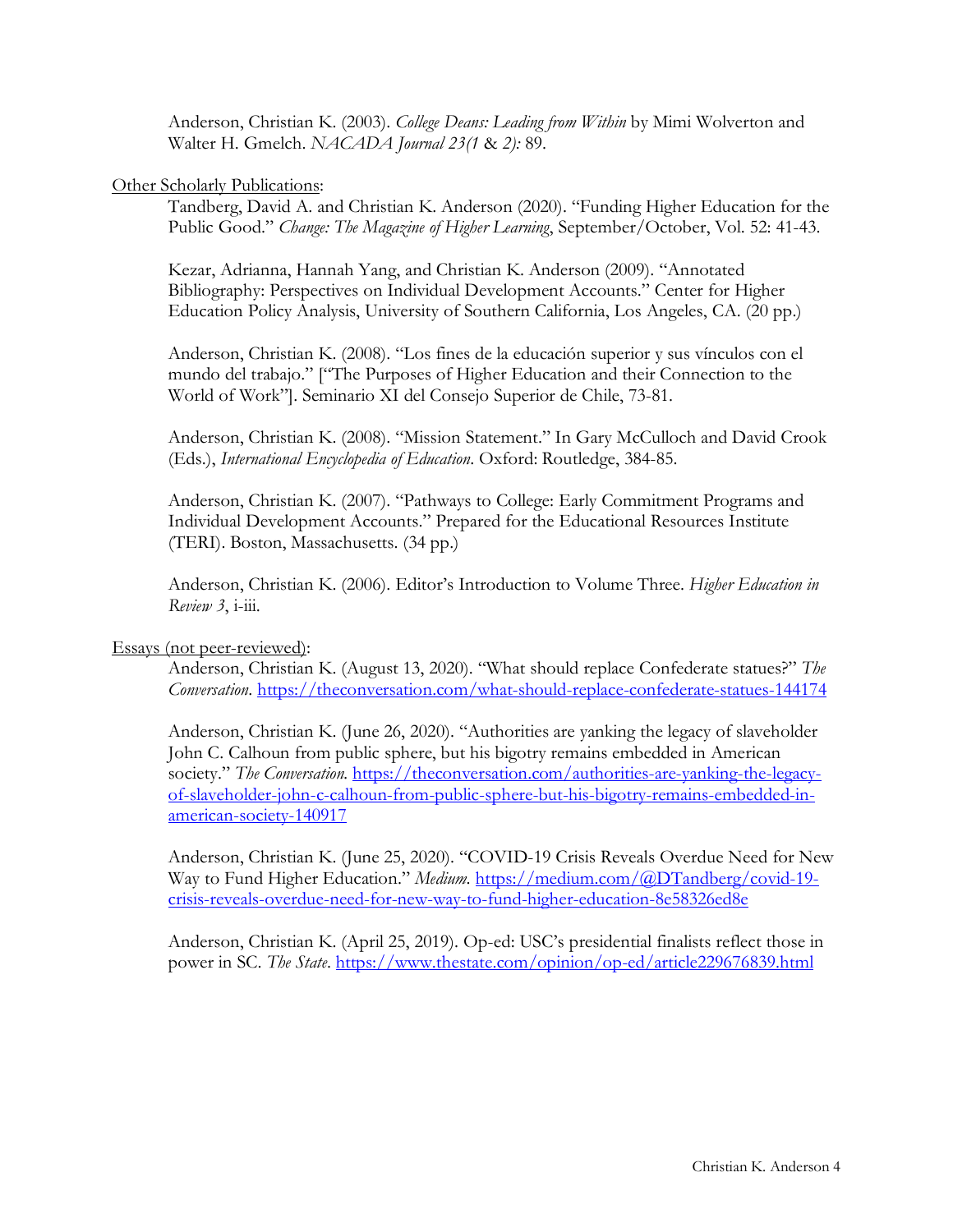## **PUBLIC HISTORY PROJECTS**

Richard T. Greener Memorial Committee. Co-chair with Katherine Chaddock and Lydia Brandt, 2011 – present.

- Maintain information about Greener at https://www.christiankanderson.com/richard-t-greener.html
- Organized and hosted Richard T. Greener Lecture with Eddie Comeaux (University of California - Riverside), December 1, 2021
- Organized and hosted Richard T. Greener Lecture with Randall Kennedy (Harvard Law School), December 1, 2020
- Organized, conducted, and spoke at Inaugural Symposium and Unveiling, February 21, 2018
- Organized "Ideas Competition;" helped administer juried competition for sculptor; worked with University Architect on site selection and development and with the President's Office on fundraising; presented to the Board of Trustees for approval

"History of College Football." Guest Curator (with Amber C. Fallucca), Museum of Education, University of South Carolina, Fall 2021.

• Website: https://www.christiankanderson.com/college-football-history.html

History of Presbyterian Women's College and Chicora College at the Hampton-Preston Mansion (for Historic Columbia), Fall 2017.

• Exhibit prepared for the bicentennial of the Hampton-Preston Mansion.

University High (1932 – 1966) Oral History Project. Fall 2016. With Andrea L'Hommedieu.

- Website: https://digital.library.sc.edu/exhibits/uhs/
- Winner of the Elizabeth B. Mason Project Award of Outstanding Use of Oral History, Oral History Association, 2017

## **SCHOLARLY PRESENTATIONS**

Presentations at Academic Conferences and Meetings:

Anderson, Christian K. (March 18, 2022). "Critique of *Scholarly Leadership in Higher Education: An Intellectual History of James Bryan Conant* by Wayne Urban." Southern History of Education Society. Atlanta, Georgia.

Anderson, Christian K. (November 6, 2021.) "Higher Education and the Pandemic of 1918- 20." History of Education Society. San Diego, California.

Erin York and Christian K. Anderson. (October 1, 2021). "Historical Imagery of Community Colleges in Popular Culture." Organization of Educational Historians. Online.

Anderson, Christian K. & Kaitlyn Hall. (October 1, 2021). "Teaching and Learning about a Pandemic...During a Pandemic: Perspectives from a Professor and Student." Organization of Educational Historians. Online.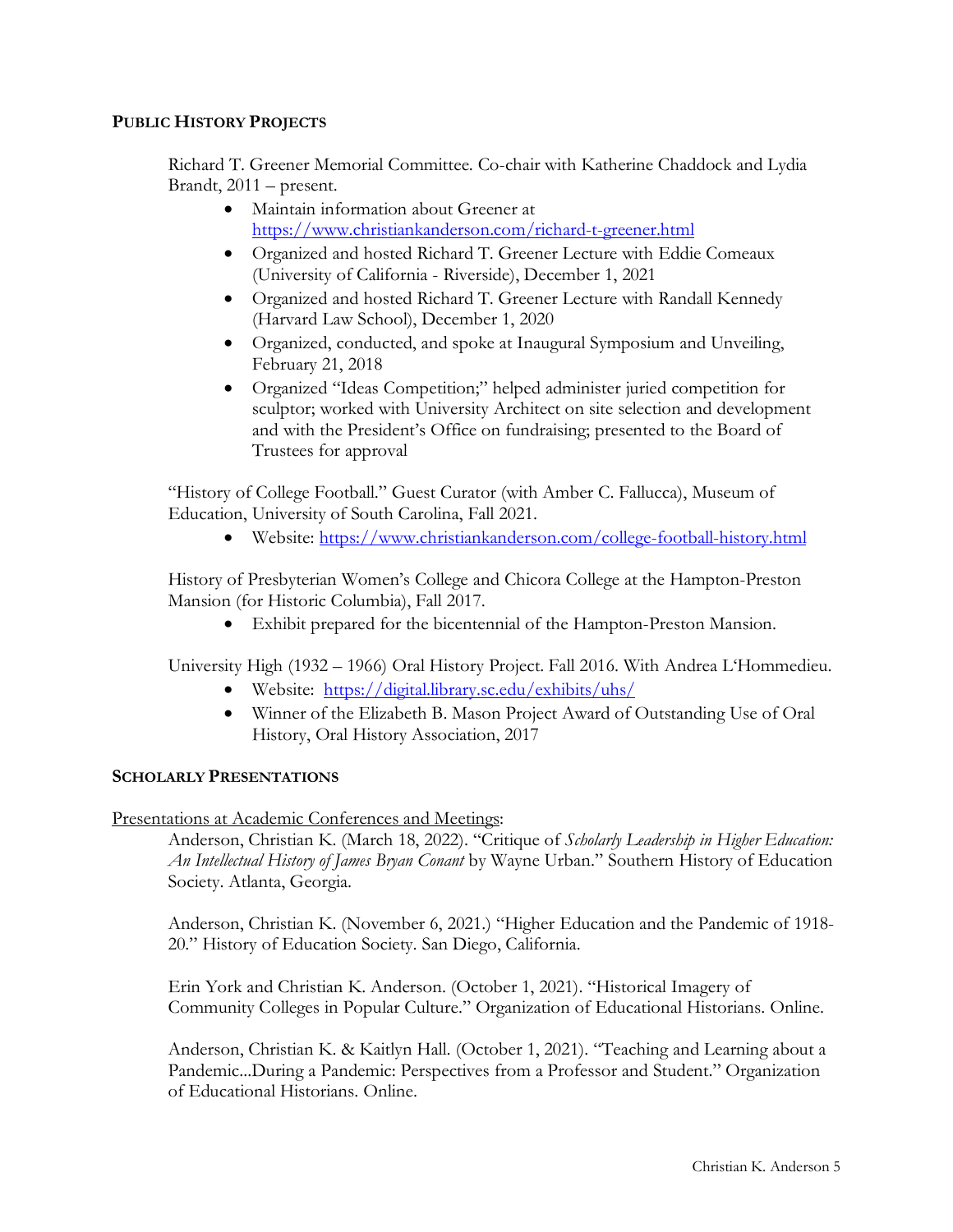Anderson, Christian K. and Amber Fallucca. (November 8, 2020.) "College Football During a Pandemic: 1918 and 2020." History of Education Society. Online.

Faupel, Chrissie and Christian K. Anderson. (November 8, 2020.) "The History of Study Abroad Program Providers: How and Why They Were Created." History of Education Society. Online.

Anderson, Christian K. (October 2, 2020.) "Higher Education and the Pandemic of 1918" as part of the "Works in Progress" Roundtable. Organization of Educational Historians. Online.

Fallucca, Amber, Christian K. Anderson, and Erin York. (April 2020.) "Lessons from the History of College Sports" – A Primer on Historical Perspectives and Implications for Current Trends. Poster. College Sport Research Institute Conference. Columbia, South Carolina. [Conference Cancelled]

Anderson, Christian K. (March 20, 2020). "Chester Travelstead: A Dean Ahead of His Time." Southern History of Education Society. Columbia, South Carolina. [Conference Moved Online]

McDaniel, Brienne and Christian K. Anderson. (November 15, 2019.) "University Responses to Controversial Building Names or Memorials on Campus." Poster. Association for the Study of Higher Education. Portland, Oregon.

Darby, Jason and Christian K. Anderson (October 31, 2019). "Black Alumni and Their Subsequent Successes: The Reconstruction Era at the University of South Carolina, 1873- 1877." Paper. History of Education Society. Columbus, Ohio.

Morris, Caleb E. and Christian K. Anderson (March 15, 2019). "Student Activism and the Creation of African American Studies at the University of South Carolina, 1968 – 1971." Paper. Southern History of Education Society. Dahlonega, Georgia.

Anderson, Christian K., Katherine Chaddock, and Jon Tuttle. (November 4, 2018). "Exploring the Boundaries of Public Representations of Education History: Richard T. Greener via Stage, Statue, Music, and Book." Paper. History of Education Society. Albuquerque, New Mexico.

Anderson, Christian K. (October 20, 2018). "A Reconstructed Campus: Learning and Life at the Integrated University of South Carolina." Urban History Association. Columbia, South Carolina.

Clementi, Federica K. and Christian K. Anderson (April 29, 2018). "Jewish Professors on Film." Paper. American (Jewish) Humor in an Era of Ethnic Sensitivity and Cultural Competence conference. Columbia, South Carolina.

Anderson, Christian K. and Andrea L'Hommedieu (November 5, 2017). "The Use of Oral History as a Teaching Tool." Paper. History of Education Society. Little Rock, Arkansas.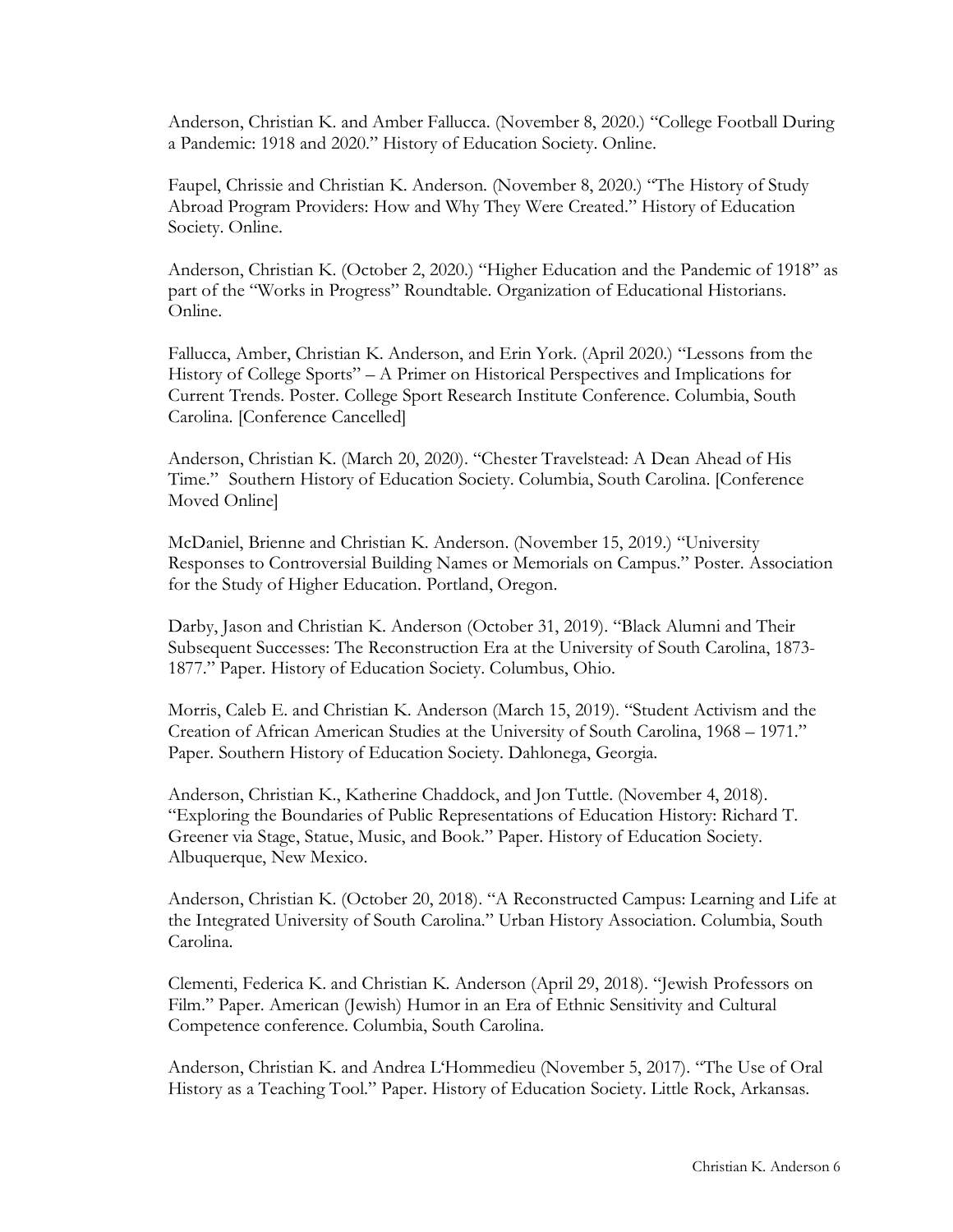Moore III, Alfred D. and Christian K. Anderson (October 6, 2017). "A Thorn in the Side of Segregation: The Short Life, Long Odds, and Legacy of the Law School at South Carolina State College." Paper. Organization of Educational Historians. Chicago, Illinois.

Anderson, Christian K. (July 20, 2017). "El movimiento de la reforma de 1918: El primer año." Paper. International Standing Conference for the History of Education. Buenos Aires, Argentina.

L'Hommedieu, Andrea and Christian K. Anderson (March 10, 2017). "Voices from the Past: University High School Alumni and the Use of Oral History." Southern History of Education Society. Athens, Georgia.

Anderson, Christian K. (November 6, 2015). "Forty Years of ASHE: A History of the Association for the Study of Higher Education." Exhibit. Association for the Study of Higher Education. Denver, Colorado.

Anderson, Christian K. and Katherine Chaddock. (March 13, 2015). "The Passing of Richard Greener: A Search for the Man Without a Race." Southern History of Education Society. Macon, Georgia.

Anderson, Christian K. (November 21, 2014). "Student Activism in Latin America: The Effects of the Córdoba Reform Movement of 1918." Paper as part of symposium, "Reconsidering 'Activist Impulses': Student Activism in the Early 20th Century and Beyond." Association for the Study of Higher Education. Washington, D.C.

Anderson, Christian K. (November 16, 2013). "The American Expeditionary Force University." Paper as part of symposium, "The Academy and War." Association for the Study of Higher Education. St. Louis, Missouri.

Anderson, Christian K. (March 16, 2013). "Critique of *The Multi-Talented Mr. Erskine* by Katherine Chaddock." Discussion Review. Southern History of Education Society. Charleston, South Carolina.

Anderson, Christian K. and Mark Meehan (November 1, 2012). "An Experiment in Military and Adult Education: The American Expeditionary Force University." Paper. History of Education Society. Seattle, Washington.

Anderson, Christian K. (June 24, 2011). "Racial Politics and South Carolina's Land Grant." Invited Paper. "The Legacy and the Promise: 150 Years of Land-Grant Universities." University Park, Pennsylvania.

Anderson, Christian K. (May 27, 2011). "Academic Apostles." Paper. Mormon History Association. St. George, Utah.

Anderson, Christian K. (March 12, 2011). "Critique of *More Than Science and Sputnik: The National Defense Education Act of 1958* by Wayne Urban." Review. Southern History of Education Society. Charleston, South Carolina.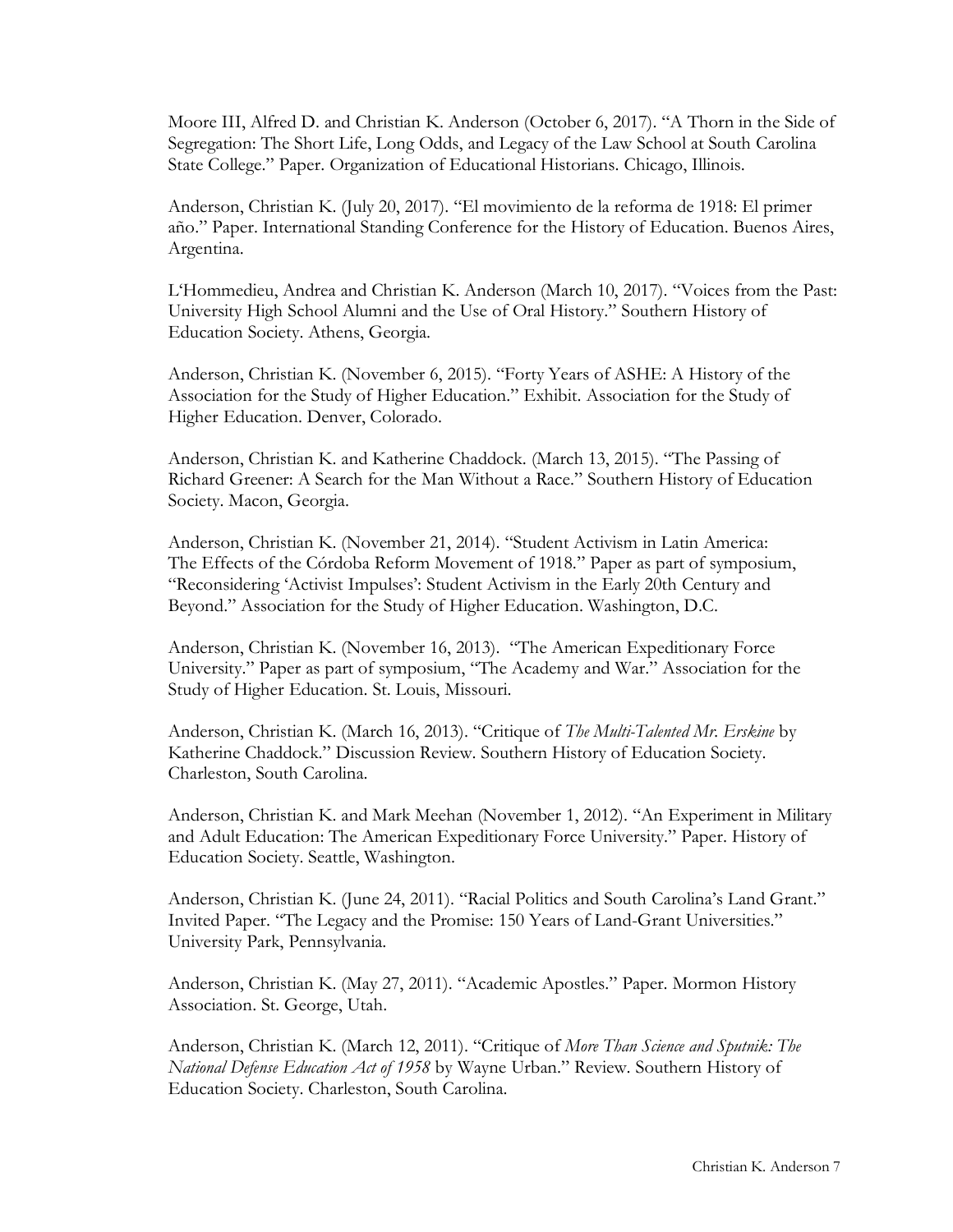Anderson, Christian K. and Daniel Clark (November 6, 2010). "Imagining Harvard: Changing Visions of Harvard in Fiction, 1890-1940." Paper. History of Education Society. Cambridge, Massachusetts.

Anderson, Christian K. (March 19, 2010). "The Evolution of Faculty Governance at Mr. Jefferson's University." Paper. Southern History of Education Society. Morrow, Georgia.

Anderson, Christian K. and Katherine R. Chaddock (March 19, 2010). "A Confederacy of Doctors: A Centennial Look Back to the 1910 Flexner Report and Its Influence on Medical Education in the South." Paper. Southern History of Education Society. Morrow, Georgia.

Anderson, Christian K. (October 23, 2009). "Three Senates, Three Models? The Creation of Academic Senates at Penn, Penn State, and Pitt." Paper. History of Education Society. Philadelphia, Pennsylvania.

Anderson, Christian K. (March 25, 2009). "University Student Activism in Peruvian Universities." Paper. Comparative and International Education Society. Charleston, South Carolina.

Anderson, Christian K. (November 8, 2008). "The First Academic Senates in American Universities." Paper. History of Education Society. St. Petersburg, Florida.

Anderson, Christian K. and Kyle Mallinak (November 7, 2008). "College Novels in the Twenty-First Century." Poster. Association for the Study of Higher Education. Jacksonville, Florida.

Anderson, Christian K. and Amber Stegelin (Fallucca) (November 7, 2008). "What's on the Faculty Senate Agenda? Why?" Poster. Association for the Study of Higher Education. Jacksonville, Florida.

Anderson, Christian K., Betty J. Harper, Jennifer Domagal-Goldman and David A. Tandberg (June 28, 2008). "Situated Learning in a Student-run Academic Journal." Paper. Symposium on Penn State's Higher Education Program: Yesterday, Today, and Tomorrow. University Park, Pennsylvania.

Anderson, Christian K. and José Salazar (March 18, 2008). "Marketing Higher Education in Chile." Paper. Comparative and International Education Society. New York City.

Anderson, Christian K. (November 9, 2007). "Academic Senates in the American University: How and Why They Were Created." Paper. Association for the Study of Higher Education. Louisville, Kentucky.

Anderson, Christian K. (February 26, 2007). "Academic Freedom in Latin America." Paper. Comparative and International Education Society. Baltimore, Maryland.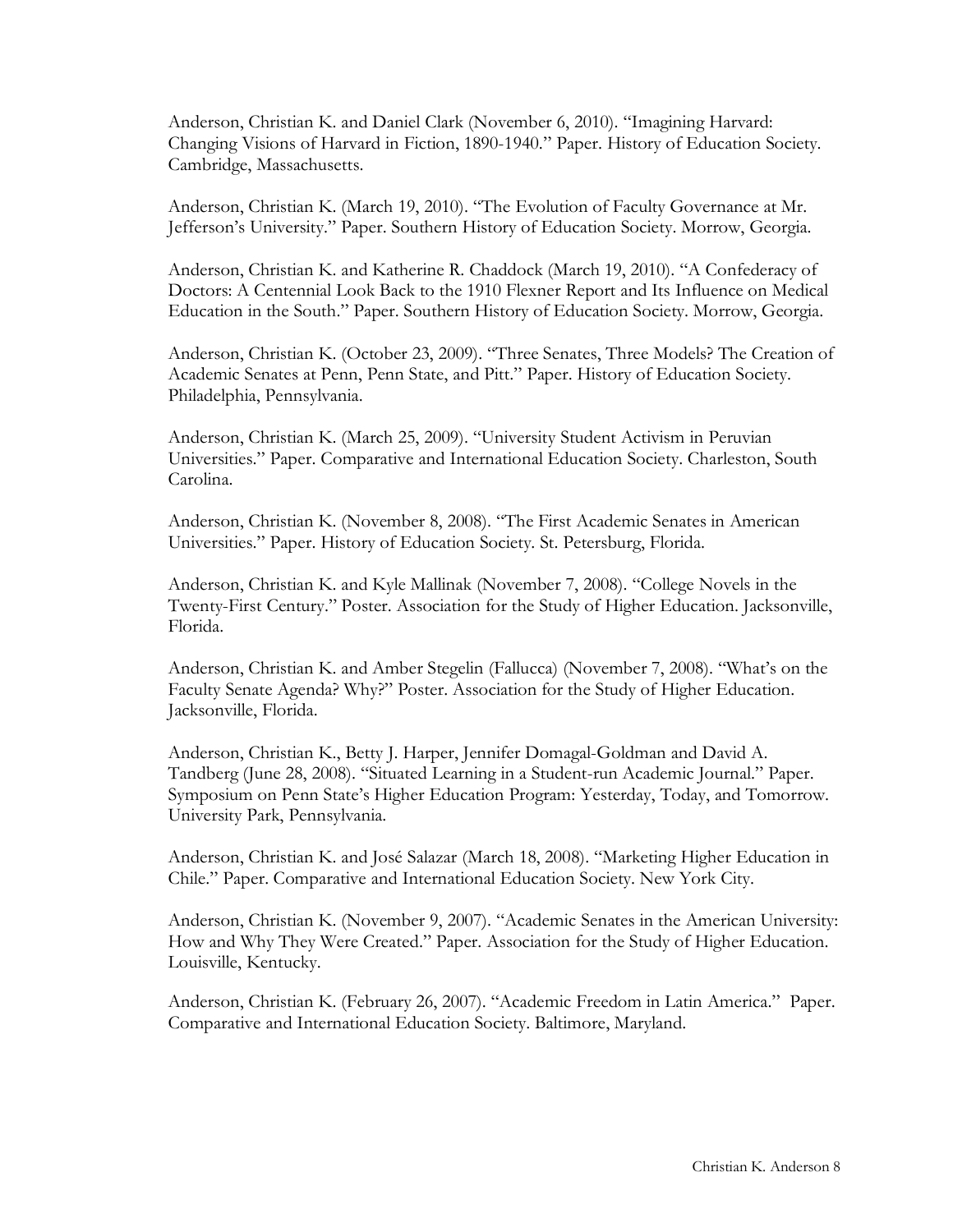Anderson, Christian K. (November 4, 2006). "The *Straight Man* in Academic Fiction." Paper as part of symposium, "Truth is Strangest in Fiction: A Conversation About the Evolution and Influence of Academic Novels." Association for the Study of Higher Education. Anaheim, California.

Tandberg, David A. and Christian K. Anderson K. (November 4, 2006). "Governance Restructuring: A Case Study of Massachusetts Higher Education." Paper. Association for the Study of Higher Education. Anaheim, California.

Anderson, Christian K. (November 3, 2006). "The Development of the Faculty Senate in the American Research University." Poster. Association for the Study of Higher Education. Anaheim, California.

Anderson, Christian K. (March 26, 2006). "The Faculty Senate in the American Research University." Poster. Penn State Graduate Exhibition. University Park, Pennsylvania.

Anderson, Christian K. (May 29, 2005). "Institutional Costs by Mission Type." Poster. Association for Institutional Research. San Diego, California.

Tandberg, David A. and Christian K. Anderson (April 13, 2005). "State Higher Education Governance Restructuring: Massachusetts Case Study." Paper. American Educational Research Association. Montréal, Canada.

Anderson, Christian K. (March 20, 2005). "Politics, Agendas, and Public Higher Education." Poster. Penn State Graduate Exhibition. University Park, Pennsylvania.

Anderson, Christian K. and David A. Tandberg (February 26, 2005). "Agenda Setting, Politics, and the American Public Research University." Poster. Symposium on the Future of the American Public Research University. University Park, Pennsylvania.

Anderson, Christian K. (November 6, 2004). "The AAUP's First Investigation: The University of Utah Academic Freedom Controversy of 1915." Paper. History of Education Society. Kansas City, Missouri.

Anderson, Christian K. (July 12, 2004). "Financial Implications of Institutional Mission Creep." Paper. Conference for Carnegie Doctoral/Research Intensive Institutions on Mission, Values and Identity. Normal, Illinois.

Anderson, Christian K., Samuel Palmer, Creso Sá, Alisa Shirk, and Javzan Sukhbaatar (November 14, 2003). "A Framework for Understanding Institutional Mission Creep." Poster. Association for the Study of Higher Education. Portland, Oregon.

Richardson, Susan, Nancy Diamond, and Christian K. Anderson (November 14, 2003). "State Higher Education Database, 1870–1965: Accessibility and Application." Roundtable. Association for the Study of Higher Education. Portland, Oregon.

Anderson, Christian K. (October 3, 2003). "The Use of Technology in Academic Advising: Finding Balance." Paper. the National Academic Advising Association. Dallas, Texas.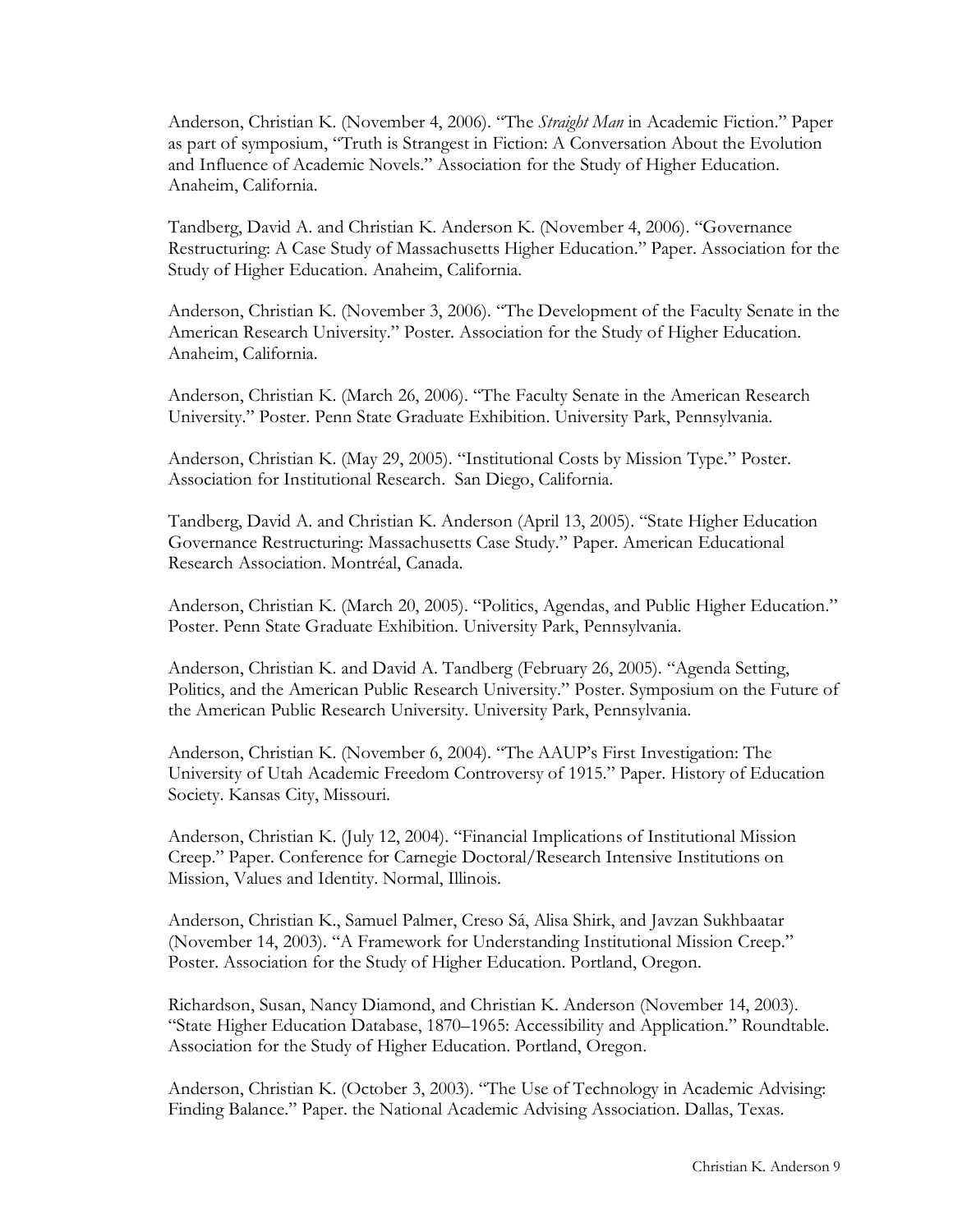## Keynote and Other Invited Presentations:

Anderson, Christian K., Chris Goslin, and Benjamin Johnson. (September 29, 2021.) "If Past is Prologue, What Does this Mean for a Post-Pandemic America?" Panel for Ethical Dimensions of Civic Life conference. Center for the Study of Ethics, Utah Valley University (online). https://www.uvu.edu/ethics/events/2021-22/2021\_eaw\_civics\_schedule.html

Anderson, Christian K. (January 2021.) "Pandemic Pedagogy and the Influenza of 1918." Podcast Episode, NEH Intervals Podcast, Organization of American Historians. https://www.oah.org/programs/listen-to-history/

Anderson, Christian K. (December 2, 2020.) "Higher Education in Crisis: How Past Crises Have Shaped Higher Education." For "The Future U and the Future You" TIAA Institute for Emerging Leaders Network. Charlotte, North Carolina (online).

Anderson, Christian K. (November 13, 2019.) "The Reclamation of Memory: Richard T. Greener and the Reconstruction-era University of South Carolina." Department of History, University of Oregon. Eugene, Oregon.

Anderson, Christian K. (May 24, 2018). "The Role of University Students in Conducting Research on Schools: A Historic Consideration with Everyday Implications." Tartu, Estonia.

Anderson, Christian K. (May 23, 2018). "Higher Education Governance in the United States: The Changing Roles of the Government, Administrators, Faculty, and Students." Institute of Education, University of Tartu. Tartu, Estonia.

Anderson, Christian K. (April 6, 2017). "Who was Richard T. Greener and why should we remember him?" College of Education "SPARK Talk." Columbia, South Carolina (Available at https://youtu.be/N8K-EHTDoHo)

Anderson, Christian K. (February 12, 2016). "Fictional Students, Professors, and…Student Affairs Professionals?" Keynote address, Maryland Student Affairs Conference. College Park, Maryland.

Anderson, Christian K. (October 1, 2015). "The Realities of the Fictional Campus." Keynote address to kick off year-long series on "The Academic Novel at the University." University of Toledo. Toledo, Ohio.

Anderson, Christian K. (May 15, 2014). "A Brief History of Columbia and South Carolina." Southeastern Regional Cooperative Education Conference. Keynote address. Columbia, South Carolina.

Anderson, Christian K. (February 6, 2011). "The Freshman Year Experience before the *Freshman Year Experience*." Paper as part of symposium, "30 Years of FYE: Reflecting Upon Our History and Looking to the Future" with John N. Gardner, Mary Stuart Hunter, Betsy O. Barefoot, Patrick T. Terenzini, and Jennifer Keup (facilitator). Annual Conference on The First-Year Experience. Atlanta, Georgia.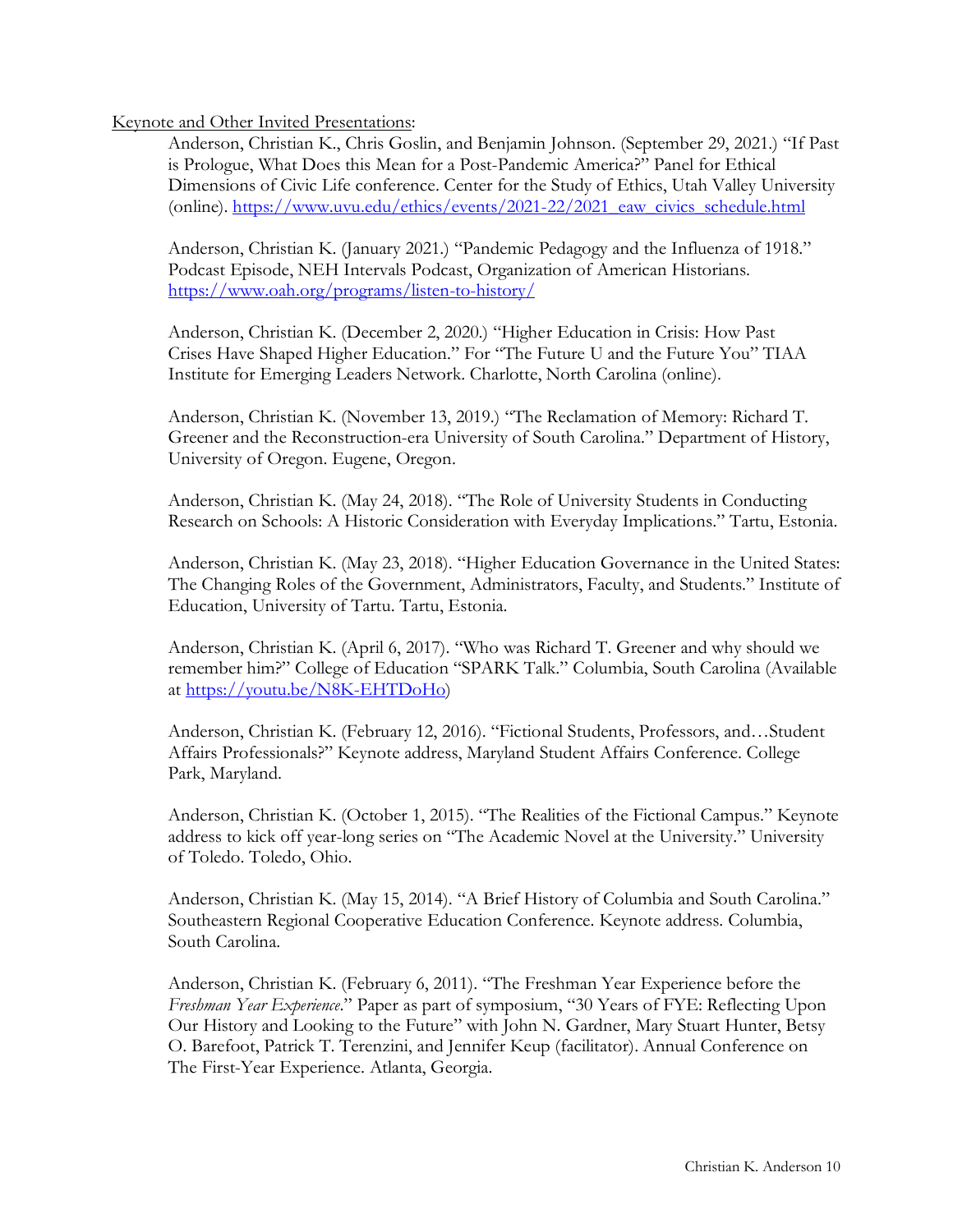Anderson, Christian K. (December 15, 2009). "The Evolution of Financing and Governing Institutions and Systems of Higher Education." South Carolina Commission on Higher Education. Columbia, South Carolina.

Anderson, Christian K. (September 26, 2008). "Trends and Issues Among SEC Faculty Senates." Conference of SEC Faculty Senate Chairs. Birmingham, Alabama.

Anderson, Christian K. (April 26, 2008). "University Governance Structures." Conference of SEC Faculty Senate Chairs. Columbia, South Carolina.

Anderson, Christian K. (November 28, 2007). "Los fines de la educación superior y sus vínculos con el mundo del trabajo." Keynote address. XII Seminario Internacional on "La educación superior y el mundo del trabajo," organized by El Consejo Superior de Educación (CSE) and La Comisión Nacional de Acreditación (CNA). Santiago, Chile.

## Scholarly Activity at Academic Conferences and Meetings:

Anderson, Christian K. (organizers and moderator), Candace Cunningham, Jon Hale, Theopolies Moton, and Robert Greene (respondent) (March 18, 2022). "Critiques and Review of *Invisible No More: The African American Experience at the University of South Carolina* edited by Robert Greene and Tyler Parry." Southern History of Education Society. Atlanta, Georgia.

Anderson, Christian K. (November 4, 2021). "Counterpublics and the Struggle for Justice in Educational Policy and Practice." History of Education Society. San Diego, California.

Anderson, Christian K. (October 1, 2021). "Student Disruption on the College Campus." Chair. Organization of Educational Historians. Online.

Anderson, Christian K. (November 16, 2019). "Reimagining Higher Education Through Historical Research." Discussant. Association for the Study of Higher Education. Portland, Oregon.

Anderson, Christian K. (November 2, 2019.) "Women's Agency for Educational Uplift." Chair and Discussant. History of Education Society. Columbus, Ohio.

Anderson, Christian K. (October 19, 2018). "The Campus and the City." Chair and Moderator. Urban History Association. Columbia, South Carolina.

Anderson, Christian K. (Moderator), Andrew Muscato, Trish Dalton, Josh Fine, and Richard Southall (April 12, 2017). "The Role of Research in College-Sport Documentary Filmmaking." College Sport Research Institute Conference. Columbia, South Carolina.

Anderson, Christian K. (November 10, 2016). "Taking a Look Back through History: Learning from Scandals and Tragedies." Discussant. Association for the Study of Higher Education. Columbus, Ohio.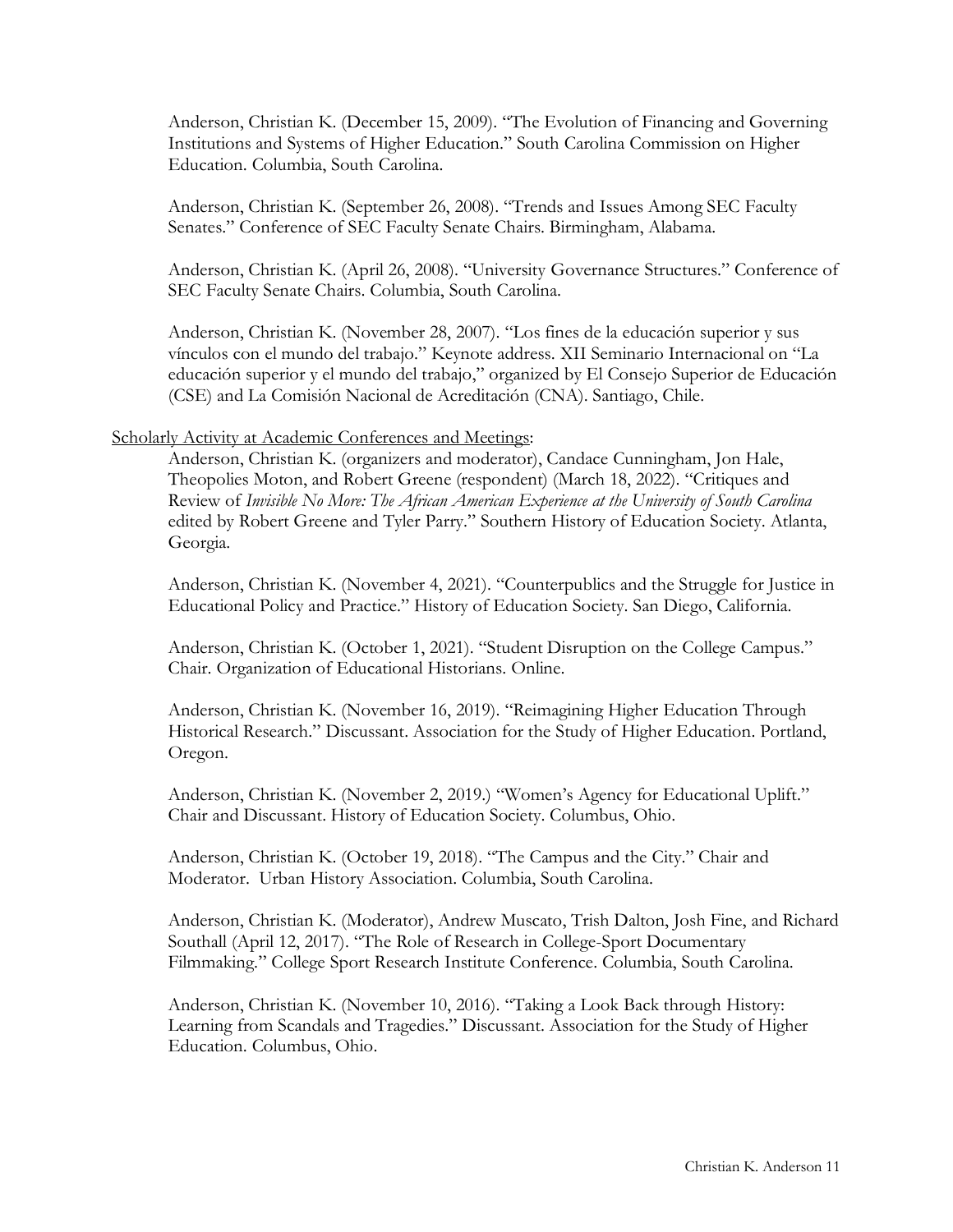Anderson, Christian K. (November 20, 2014). "Higher education and Reform in an International Context." Discussant. Association for the Study of Higher Education. Washington, D.C.

Anderson, Christian K. (November 6, 2014). "Public and Scholarly Discourse on Academic Freedom and Race in the Twentieth Century." Discussant. History of Education Society. Indianapolis, Indiana.

Anderson, Christian K. (February 25, 2012). "Educational Policies, Enacted Practice, and Unintended Consequences." Discussant. Southeastern Association of Educational Studies. Columbia, South Carolina.

Anderson, Christian K. (November 17, 2011). "Historical Studies of Higher Education." Discussant. Association for the Study of Higher Education. Charlotte, North Carolina.

Anderson, Christian K. (November 17, 2011). "Access and Persistence Among Student-Athletes." Discussant. Association for the Study of Higher Education. Charlotte, North Carolina.

Anderson, Christian K. (November 6, 2011). "Post-Independence Education: Guatemala and the United States." Discussant. History of Education Society. Chicago, Illinois.

Anderson, Christian K. (November 19, 2010). "Historical Accounts: Institutional Change and Student Experiences." Discussant. Association for the Study of Higher Education. Indianapolis, Indiana.

Anderson, Christian K. (November 7, 2009). "Historical Perspectives in Higher Education." Discussant. Association for the Study of Higher Education. Vancouver, Canada.

Anderson, Christian K. (November 7, 2009). "Faculty Attitudes and Perceptions in the Academy." Chair. Association for the Study of Higher Education. Vancouver, Canada.

Anderson, Christian K. (November 9, 2008). "The Roles of Higher Education Student Organizations." Discussant. History of Education Society. St. Petersburg, Florida.

Anderson, Christian K. (November 7, 2008). "Comparing Three Modes of Historical Analysis: Archival, Philosophical, and Novel." Discussant. Association for the Study of Higher Education. Jacksonville, Florida.

Anderson, Christian K. (November 8, 2007). "College Athletics: Institutional Impacts and Policy Reform." Chair. Association for the Study of Higher Education. Louisville, Kentucky.

Anderson, Christian K. (October 26, 2007). "Reforming(?) the 19th Century College: The UK and the US." Chair and Discussant. History of Education Society. Cleveland, Ohio.

Anderson, Christian K. (October 25, 2007). "Depression, Recovery, War, and Higher Education." Chair and Discussant. History of Education Society. Cleveland, Ohio.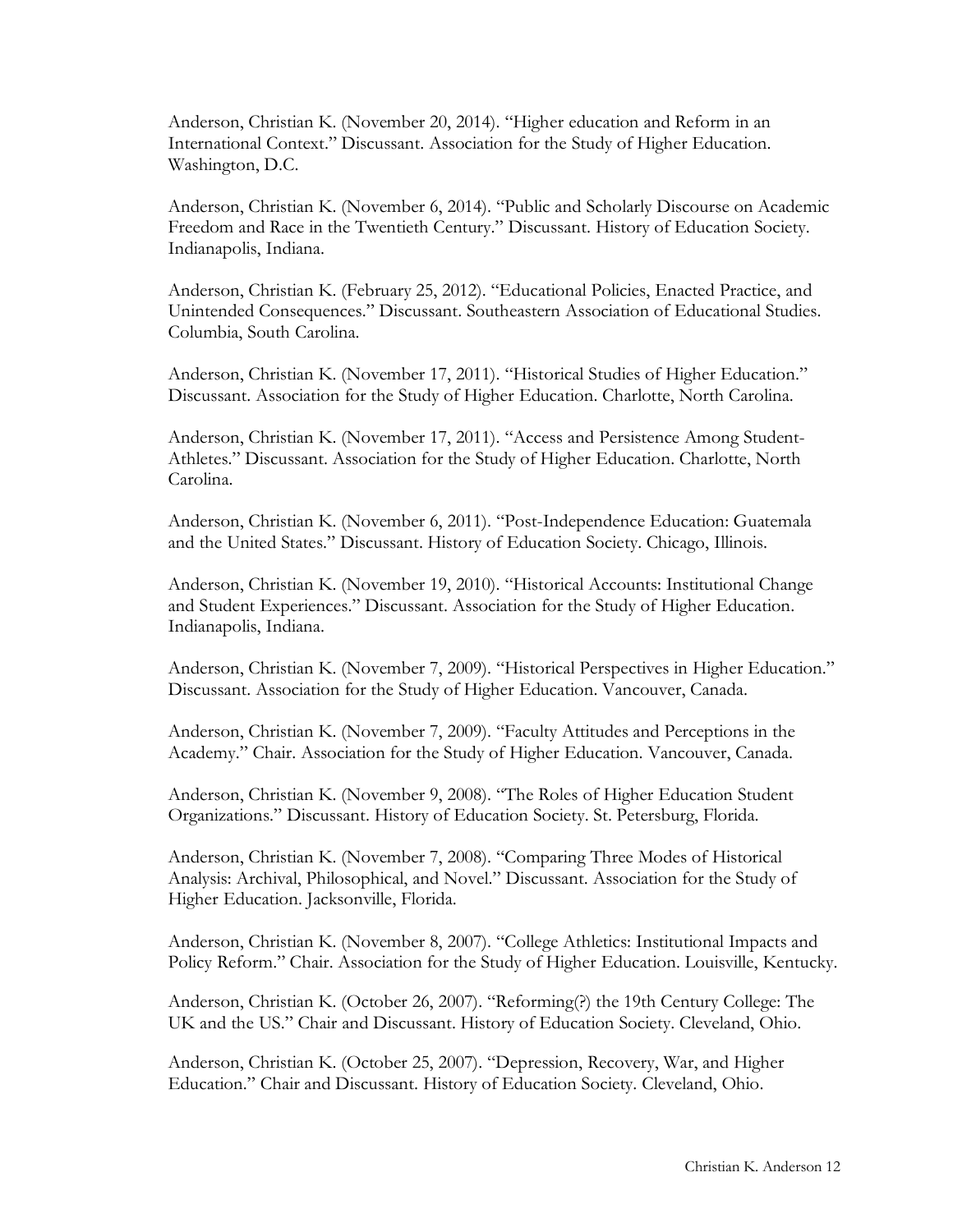Anderson, Christian K. (October 27, 2006). Chair. "Race and Gender in Higher Education." History of Education Society and Canadian History of Education Society (joint meeting). Ottawa, Canada.

## Presentations at University of South Carolina:

Anderson, Christian K. (February 11, 2022.) "Richard T. Greener's 'The White Problem'." Department of Philosophy.

"Teaching about a Pandemic during a Pandemic." Panelist in Symposium on "COVID-19 and the Post-Pandemic University." (March 24, 2021.) Sponsored by the UofSC AAUP Chapter.

"Race & the College Experience" for the UofSC Black Alumni Council (July 23, 2020). With Toby Jenkins, Spencer Platt, and Aubrey Gibson (moderator).

"Dealing with Ideological Diversity in the Classroom" (September 22, 2017). Part of the "Teaching in Tumultuous Times" series for the College of Education's Office of Diversity, Equity, and Inclusion. With Susi Long, Rhonda Jefferies, Kelly Lynn Mulvey, and Michelle Bryan (moderator).

"The Power of Speech: Protections, Limitations, and Responsibilities" (September 12, 2017). Open event sponsored by Higher Education Program. With Julie Rotholz (moderator), Susan Bon, Michelle Bryan, and John Dozier.

"Freedom of Speech and Student Activism" (October 13, 2017). For all staff in the Division of Student Affairs. With Susan Bon, Anna Edwards, Alisa Liggett, and Kevin Sheppard.

Witten, Charles and Christian K. Anderson (March 29, 2012). "Student Affairs and Desegregation at the University of South Carolina." Museum of Education, University of South Carolina. Columbia, South Carolina.

Anderson, Christian K., Gylton Da Matta, Michelle Jay, Louise Jennings, and Alan Wieder. (November 17, 2008). "Black & White in Brazil: A Faculty Panel Discussion of Race and Higher Education in Brazil." International Education Week, College of Education. University of South Carolina, Columbia, South Carolina.

Anderson, Christian K. and Katherine R. Chaddock (April 29, 2010). "Introduction to American Higher Education." For visiting professors and administrators from the University of Tikrit, Iraq. Moore School of Business, University of South Carolina. Columbia, South Carolina.

Anderson, Christian K. (March 16, 2009, February 25, 2010; February 21, 2011; November 16, 2011). "Higher Education: Federal and State Policy." Roosevelt Institution, University of South Carolina (undergraduate public policy seminar), Columbia, South Carolina.

Anderson, Christian K. (May 13, 2008). "Teaching Millennial Generation Students." Presented to the South Carolina College of Pharmacy. Columbia and Charleston [via simulcast], South Carolina.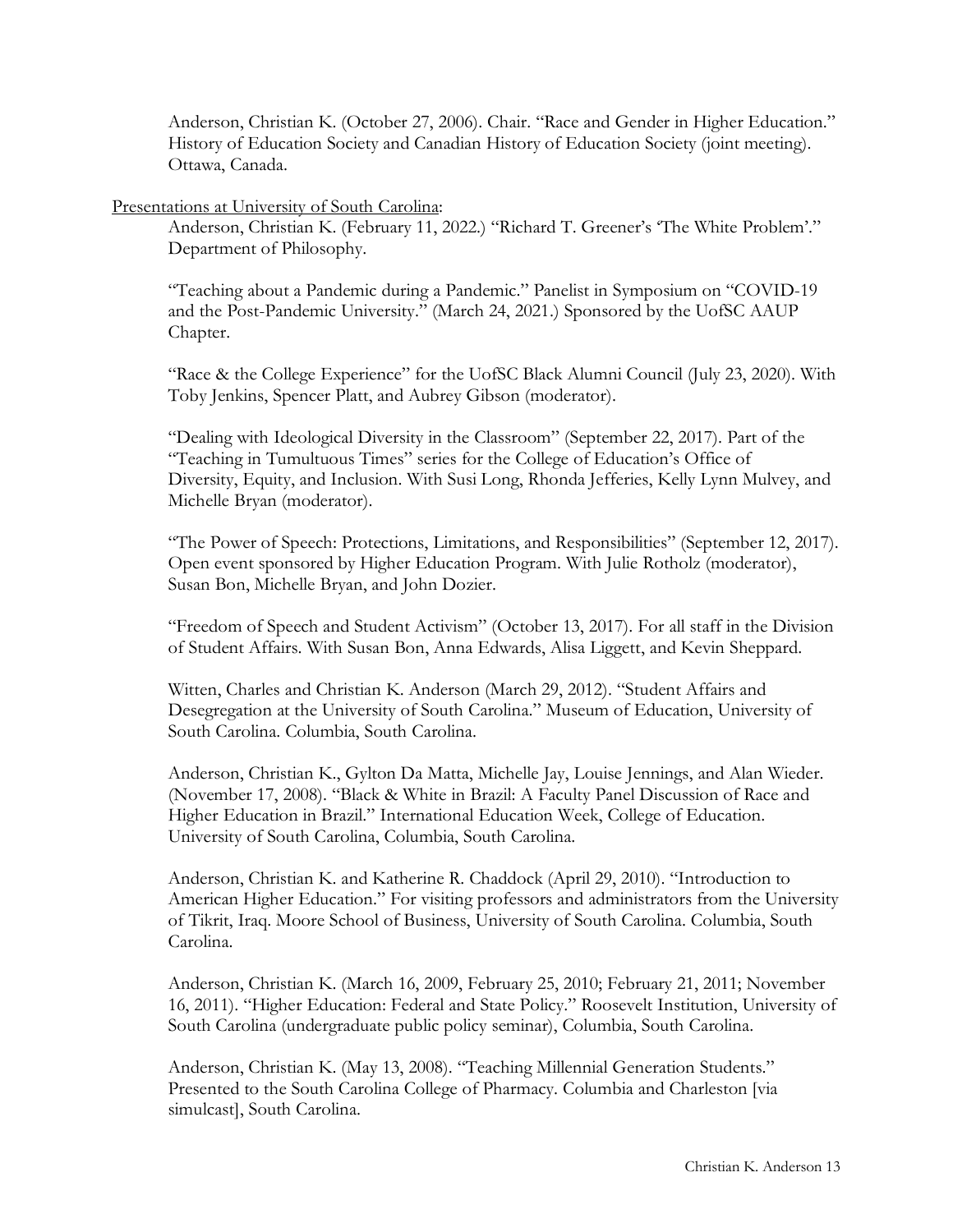## **RESEARCH GRANTS**

#### Grants and Proposals:

Anderson, Christian K. "Higher Education and the Pandemic of 1918-20." (2020) Spencer Foundation Small Education Grant. Proposal for \$50,000. Not funded.

Anderson, Christian K. "Higher Education and the Pandemic of 1918: Lessons from the Past in the Age of COVID-19." (2020.) Spencer Foundation Special Grants on Covid-19. Proposal for \$50,000. Not funded.

Anderson, Christian K. and Bobby Donaldson. "Freedom's Lawmakers: Black Leadership During Reconstruction." (2019) Funded by the National Endowment for the Humanities for \$176,439.90. Summer Institute for Teachers for 2020 (postponed to 2021).

Anderson, Christian K. (2018). Erasmus Mobility Grant, European Union. For travel and to give lectures at the University of Tartu, Estonia. Funded for \$2,100.

Anderson, Christian K. (2016). "Student Activism in Latin America: The History and Effects of the Córdoba Reform Movement of 1918." Faculty Research Grant, Walker Institute of International and Area Studies, University of South Carolina. Funded for \$4,000.

Anderson, Christian K., Jennifer R. Keup, and Dallin G. Young. (2012). "An Investigation of Policy and Practice for Developmental and Remedial Education in American Higher Education." University of South Carolina Provost's Social Sciences Grant Program. Proposal for \$19,971.48, unfunded.

Anderson, Christian K. (2011). "Truth is Strangest in Fiction: Exploring the College Novel in the 21st Century." University of South Carolina Provost's for Humanities Grant Program. Proposal for \$19,635.98, unfunded.

Anderson, Christian K., Brianna Timmerman, and Denise Strickland. (2010). "Pathways to Publishing: Co-Authoring with Graduate Students." University of South Carolina Provost's Social Sciences Grant Program. Proposal for \$19,892.00, unfunded.

Anderson, Christian K. (2008). "Faculty Roles in Taiwanese Universities." Taiwan Studies: Faculty Research Award. Cultural Division, Taipei Economic and Cultural Representative Office in the United States. Funded for \$5,267.14.

Anderson, Christian K. (June 12-19, 2005). Fellowship, Summer Data Policy Institute. Association for Institutional Research, National Center for Education Statistics, and National Science Foundation. Washington, D.C. Fully funded.

Anderson, Christian K. (2005). "The Creation of Faculty Senates in American Universities." Alumni Society Graduate Student Research Initiation Grant, College of Education, The Pennsylvania State University. Funded for \$600.00.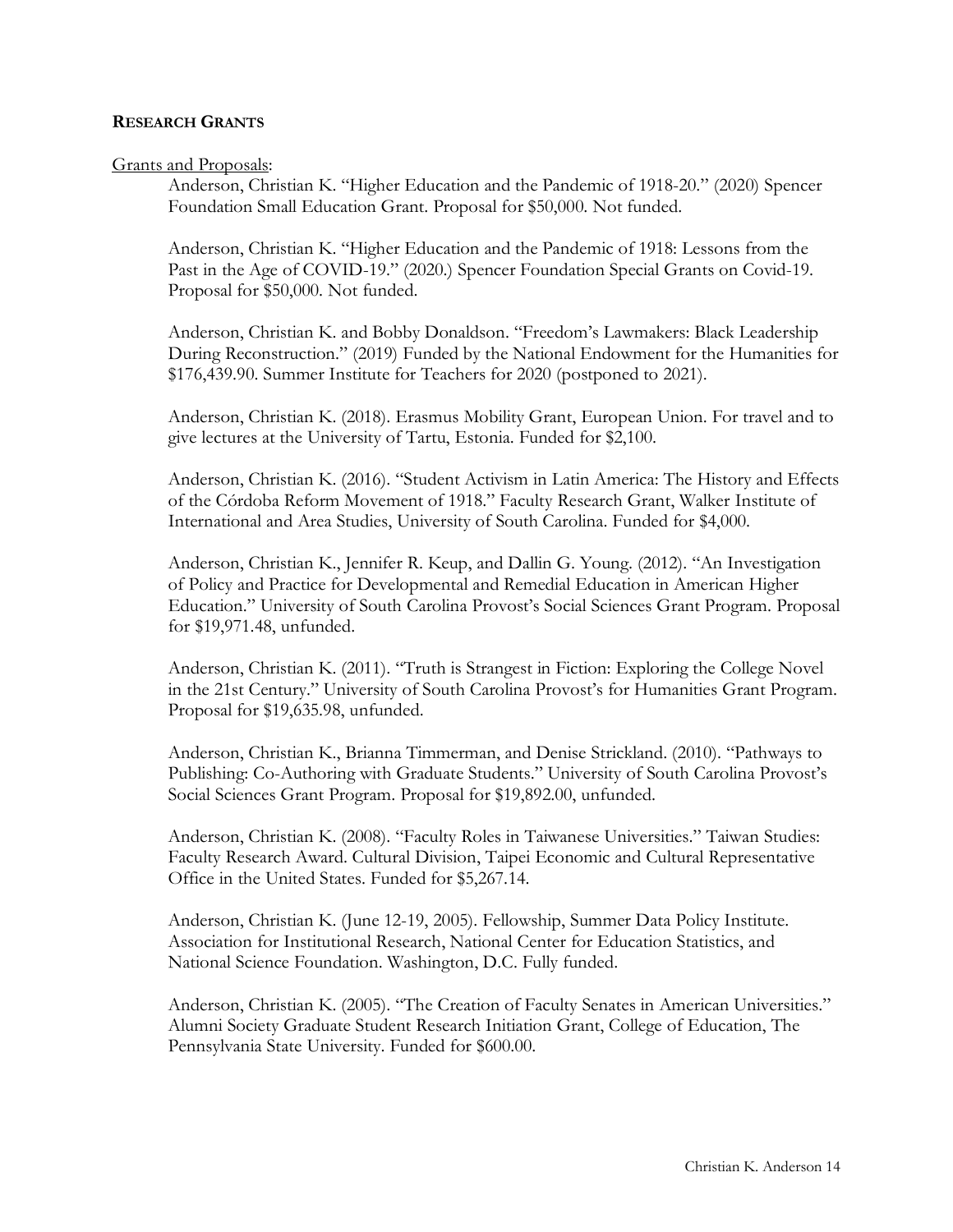Grants Awarded to Advisees:

Fedalai, Christopher (2010 & 2011). "Higher Education and State Politics." University of South Carolina Honors College Exploration Scholars Grant. Funded for \$3,00.00.

Fallucca, Amber C. (2010). "Faculty Senators and College Athletics." National Collegiate Athletic Association (NCAA). Funded for \$5,000.

Mallinak, Kyle (2008). "College Novels in the Twenty-First Century." University of South Carolina Magellan Scholar Award, Office of Undergraduate Research. Funded for \$500.00.

## **TEACHING, DISSERTATIONS, AND THESES AT THE UNIVERSITY OF SOUTH CAROLINA**

Courses:

EDHE 730, "Evolution (History) of Higher Education in America" EDHE 731, "Student Affairs Administration" EDHE 736, "Financial Aspects of Higher Education" EDHE 830, "Organization, Administration, and Governance of Higher Education" EDHE 831, "Internship in Higher Education and Student Affairs" EDHE 832, "Higher Education in Popular Culture" (Special Topics) EDHE 833, "Contemporary Trends and Issues in Higher Education" EDHE 851, "Comparative Higher Education" (Includes Study Abroad to Taiwan, 2009; Dominican Republic, 2010; Cuba, 2012; Ireland, 2014, 2016; Argentina, 2018) EDLP 805, "Advanced Educational Policy" (Includes travel to Washington, D.C.) EDLP 808, "The Literature Review" EDLP 809, "Dissertation Boot Camp" UNIV 101, "Student in the University"

# Workshops:

Faculty Member. (July 26 – 29, 2015). Appreciative Advising Institute. San Antonio, Texas.

## Dissertations (chair):

Waldrop, Susannah (expected 2022). "Not Everyone Moves in a Linear Line: Examining the Experiences of Undergraduate Students who Attend Multiple Institutions."

York, Erin (2022). "*Inlet:* Counter-Storytelling, Arts-Based Research, and the Disruption of Popular Culture's Portrayal's of Two-Year Colleges."

Holden, Charles Vann (2022). "'Forward—Upward—On!': Black Student and Educator Experiences in the Early Years of School District Five of Lexington and Richland Counties."

Faupel, Chrissy (2021). "A History of U.S.-Based Study Abroad Third-party Providers."

McDaniel, Brienne (2020). "Silent Sam and Saunders Hall: Protests and Reactions at the University of North Carolina - Chapel Hill."

Hutto, Mary (2019). "Pathways to Degree Completion of Female Nontraditional Students: The Role of Institutional Intervention at a Public Four-Year Research Institution."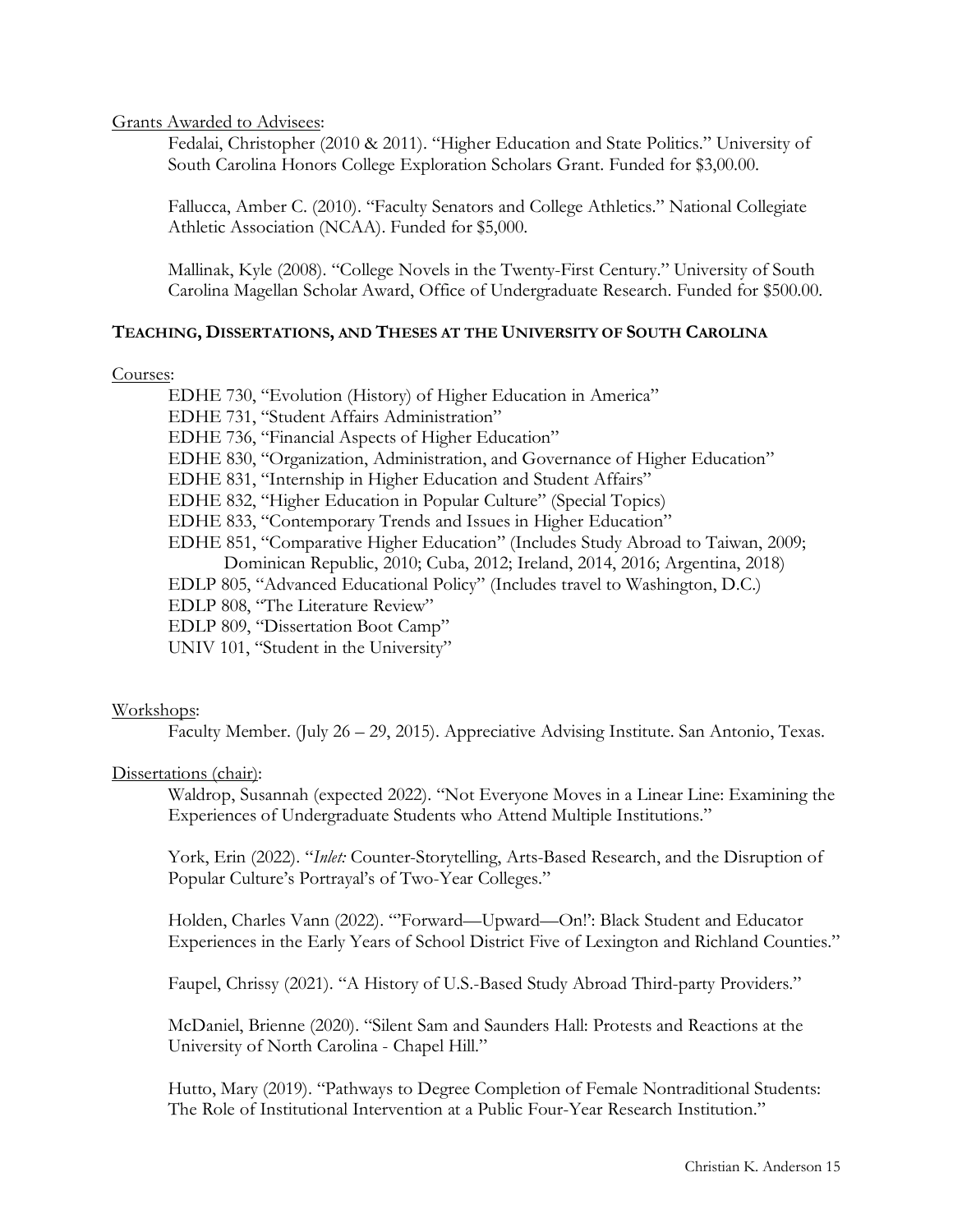Lichterman, Hilary (2016). "Organizational Perspective on Implementing a Residential Curriculum: An Ethnographic Case Study."

Moore, Alfred. (2016). "The Short but Important Life of the Law School at South Carolina State University, 1947-1966."

Beard, Megan I. (2014). "*Bibimbap*: Identity Construction in Korean Third-Culture Kids during Higher Education."

Eifert, Kelly (2014). "Faculty Response to Academic Misconduct Among Graduate Students."

Ferguson, Patricia (2014). "Efficacy of Dual Enrollment Programs to Facilitate the Postsecondary Persistence of Rural Secondary School Students."

Frazier, Stephanie Denise (2014). "An Analysis of Current Usage and the Intentions to Use Mobile Learning Strategies Among Community College Faculty."

Bryan, Benjamin (2013). "The Financial Nexus of College Choice and Persistence at For-Profit Institutions."

Halasz, Helen (2013). "Major Adjustment: Students' Transition Experiences Leaving Selective Undergraduate Degree Programs." (Co-chair with Jennifer Bloom)

Rawls, Mary M. (2012). "Voices From the Field: The Perspective of Leaders from Service Learning Partner Organizations." (Co-chair with Jennifer Bloom)

Engel, Jennifer L. (2011). "Making Meaning of the American Student - Spanish Host Family Experience."

Stephens, Katherine Gulledge (2011). "Leadership Orientations of Designated Institutional Officials at Institutions That Sponsor Graduate Medical Education Programs and Institutional Effectiveness." (Co-chair with Jennifer Bloom)

Robertson, Thashundray C. (2011). "Access to Success: Truman, Obama, and the Evolution of Presidential Agendas for Community Colleges."

Fallucca, Amber C. (2010). "Faculty Senators and Their Knowledge and Perceptions of the Governance of Intercollegiate Athletics: The Case of the Southeastern Conference."

Williams, Stacie Latrell (2010). "First-generation College Messages Transmitted During the College Transition Process." (Co-chair with Jennifer Bloom)

Madray, Van (2009). "The Relationship Between Faculty Involvement in Governance and Faculty Vitality: The Case of North Carolina Community Colleges."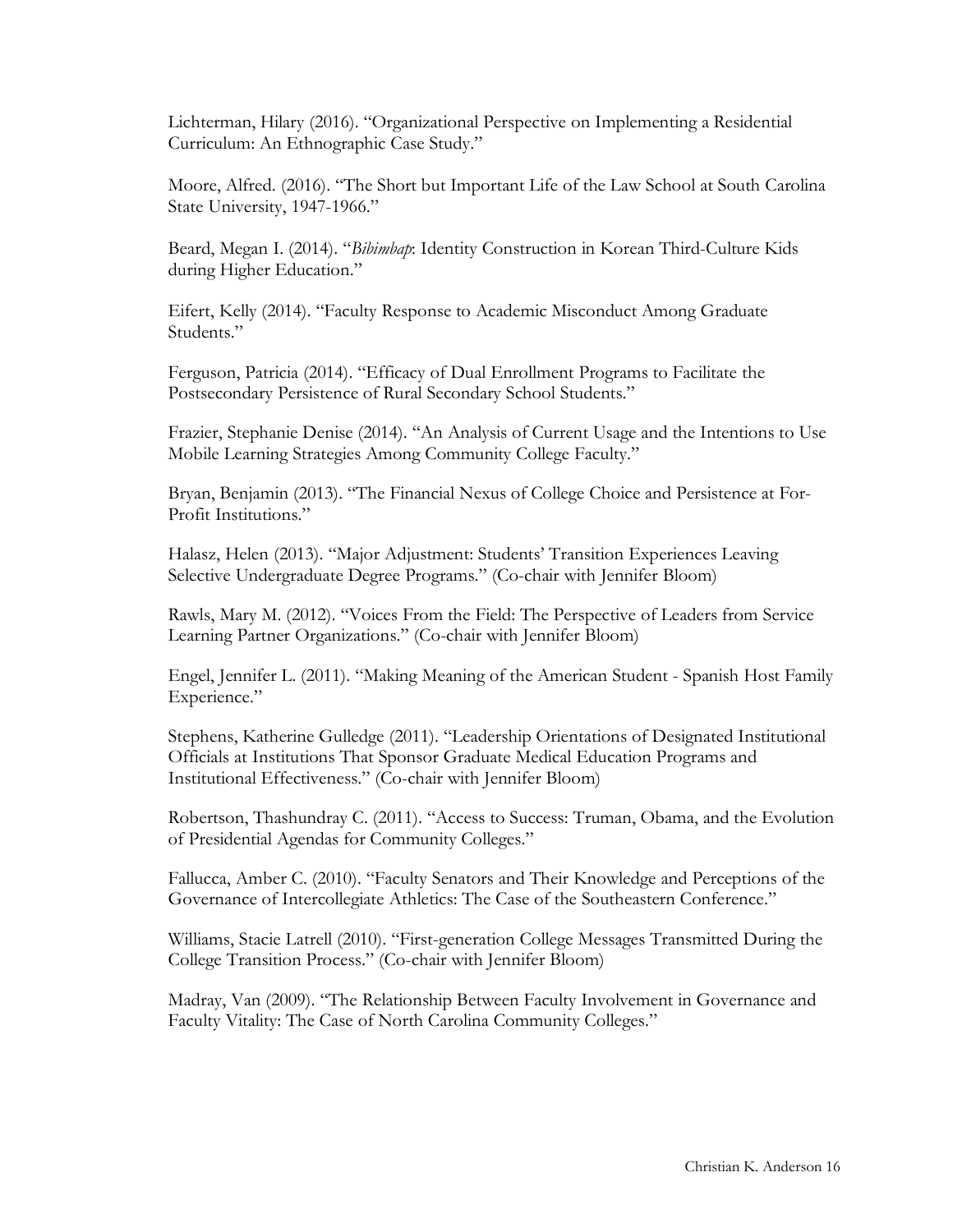Master's Theses (chair):

Pitman, Leslie (2013). "'The constellations were in a different place': Using Blogs to Understand Student Learning During Study Abroad."

Patton, Megan Peryntha (2012). "Recruiting International Students: A Comparative Study at the University of South Carolina and McGill University."

Shelnutt, Daniel James (2012). "Investigating the White Identity of Historically White Fraternity Members: A Descriptive Study."

Hartlen, Samantha (2011). "The Cultural Impact of Short-term Study Abroad Programs."

Gailey, Tyler Stephen (2010). "The Decision Making Process of Campus Administrators in Building LEED Residence Halls."

Oyler, Kaitlin Leigh (2009). "Higher Education Goes Global: A Comparative Study of Internationalization at an American and Australian University."

## Honors Thesis (chair):

Farrell, Caroline (2021). "Preparing South Carolina's Workforce for the Future: How do South Carolina Community Colleges Prepare Workers for a Future Workforce with Artificial Intelligence."

## Other Dissertations and Thesis Service:

In addition to serving on numerous committees within my department and in other departments within the College of Education I have served on committees for the Department of History, the Department of Languages and Cultures (Spanish), the School of Public Health, the Department of Sport Management, and at the University of Alabama.

## **EDITORIAL SERVICE**

*Perspectives on the History of Higher Education* (formerly *History of Higher Education Annual*): Editorial Board, 2017–present; Associate Editor, 2007–2017

*Higher Education in Review*: Editor, 2005-2006

Referee and Reviewer

Columbia University Press, *Educational Policy*, *Higher Education*, Higher *Education in Review, History of Education Quarterly,* The Johns Hopkins University Press, *Journal of Higher Education, Journal of Historical Sociology, Issues in Intercollegiate Athletic Leadership, Palmetto Practitioner, Review of Higher Education,* Routledge/Taylor & Francis, Social Sciences and Humanities Research Council of Canada, University of Kentucky Press, University of South Carolina Press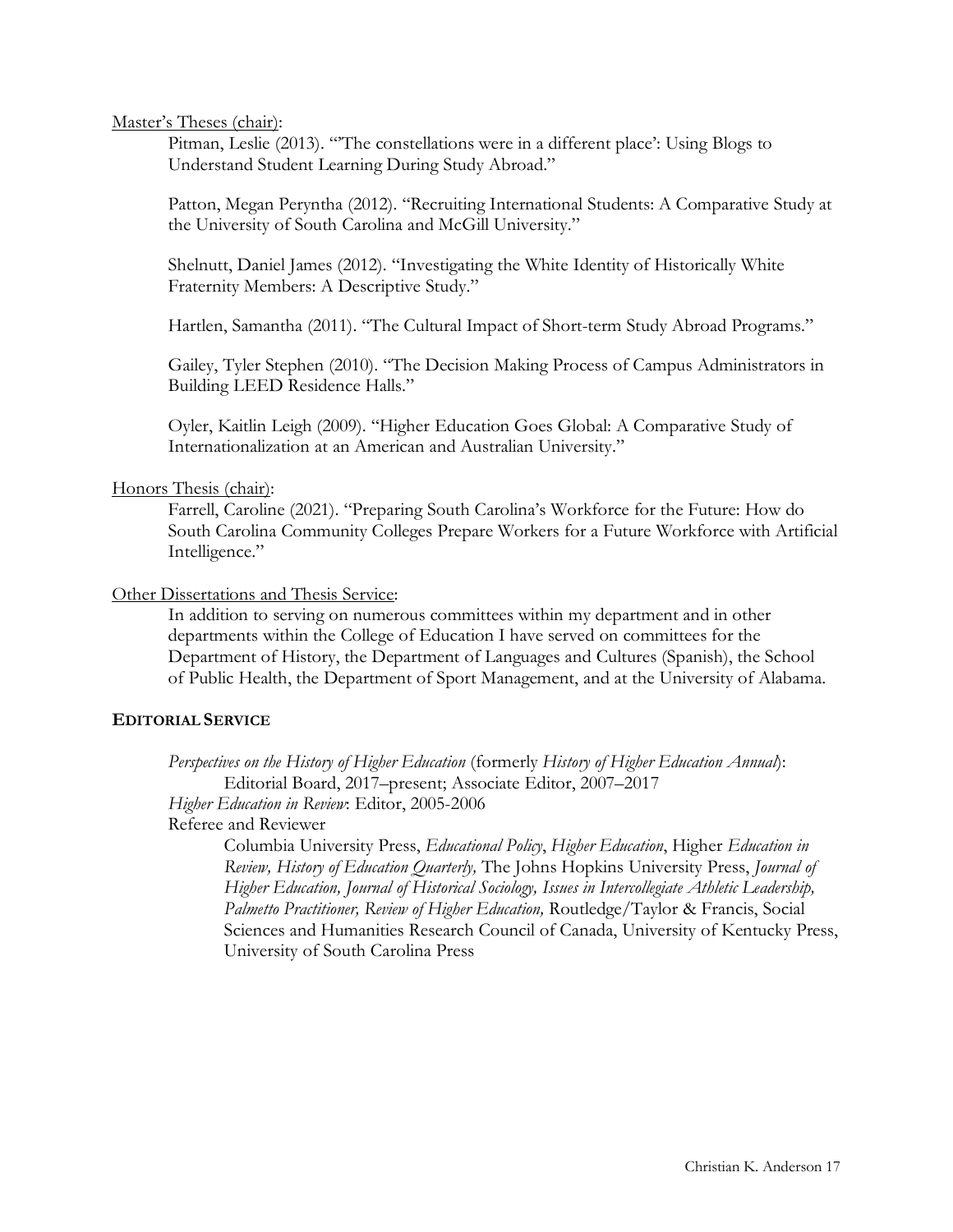## **PROFESSIONAL SERVICE**

| American Association of University Professors                                         |
|---------------------------------------------------------------------------------------|
| President, UofSC Chapter, 2019-2021                                                   |
| Association for the Study of Higher Education                                         |
| History Committee, 2011–present; Chair, 2014–present                                  |
| Conference Proposal Reviewer, 2004-present                                            |
| Conference Site Selection Committee, 2008-2011                                        |
| <b>History of Education Society</b>                                                   |
| Conference Program Committee, 2008, 2010, 2011, 2014, 2020, 2021, 2022                |
| The National Resource Center for The First-Year Experience and Students in Transition |
| Reviewer, Paul P. Fidler Research Grant, 2012, 2013, 2014, 2015, 2016, 2017, 2018     |
| Southeastern Conference (SEC) Association of Faculty Leaders                          |
| Executive Director, 2008–2011                                                         |
| Southern History of Education Society (SHOES)                                         |
| Conference Co-Chair, Columbia, SC, 2020 (with Benedict College) - Created website     |
| - https://sites.google.com/view/southern-history-of-education/ - and moved            |
| conference online due to COVID pandemic                                               |
| Conference Co-chair, Charleston, SC, 2013                                             |
| <b>External Tenure Reviewer</b>                                                       |
| Brigham Young University, University of New Orleans, West Virginia University,        |
| University of Utah                                                                    |

#### **UNIVERSITY SERVICE**

University of South Carolina:

Member, Search Committee, Vice-President for Student Affairs, 2022 Chair, Annual Performance Review Committee, EDLP, 2020–present Ph.D. Program Coordinator, Higher Education Program, 2010–2013 and 2019–present Advisory Board, Documenting COVID-19 at USC Project, 2020–2021 University Future Planning Group, Communications Committee, 2020–2021 Faculty Chair, College of Education, 2020-2021 Presidential Commission on University History, 2020–2021 USC SACSCOC Monitoring Report Advisory Group, 2020 Special Advisory Committee of the Faculty Senate on Board-level Governance, 2019 Advanced Programs Governance Committee, College of Education, 2016–2017 Fulbright Advisor, 2015–2017 Faculty Welfare Committee, 2014–2017; Co-Chair, 2015–2017 Faculty Associate, Preston College, 2011–2018 Faculty Associate, Walker Institute for International and Area Studies, 2008–present Program Committee, Office of International and Comparative Education, 2007–present Faculty Advisor, UUs at USC (Unitarian Universalist Student Association), 2013–2015 Faculty Senate, 2007–2014 Facilitator, First-Year Reading Experience, 2008–2015 Judge, Discovery Day, Office of Undergraduate Research, 2008–2014 Member, Committee on Masters of Education/MBA Joint Degree, 2008–2011 Executive Board Member; Chair, Teaching Initiatives, Early Career Faculty Network, 2008–2010